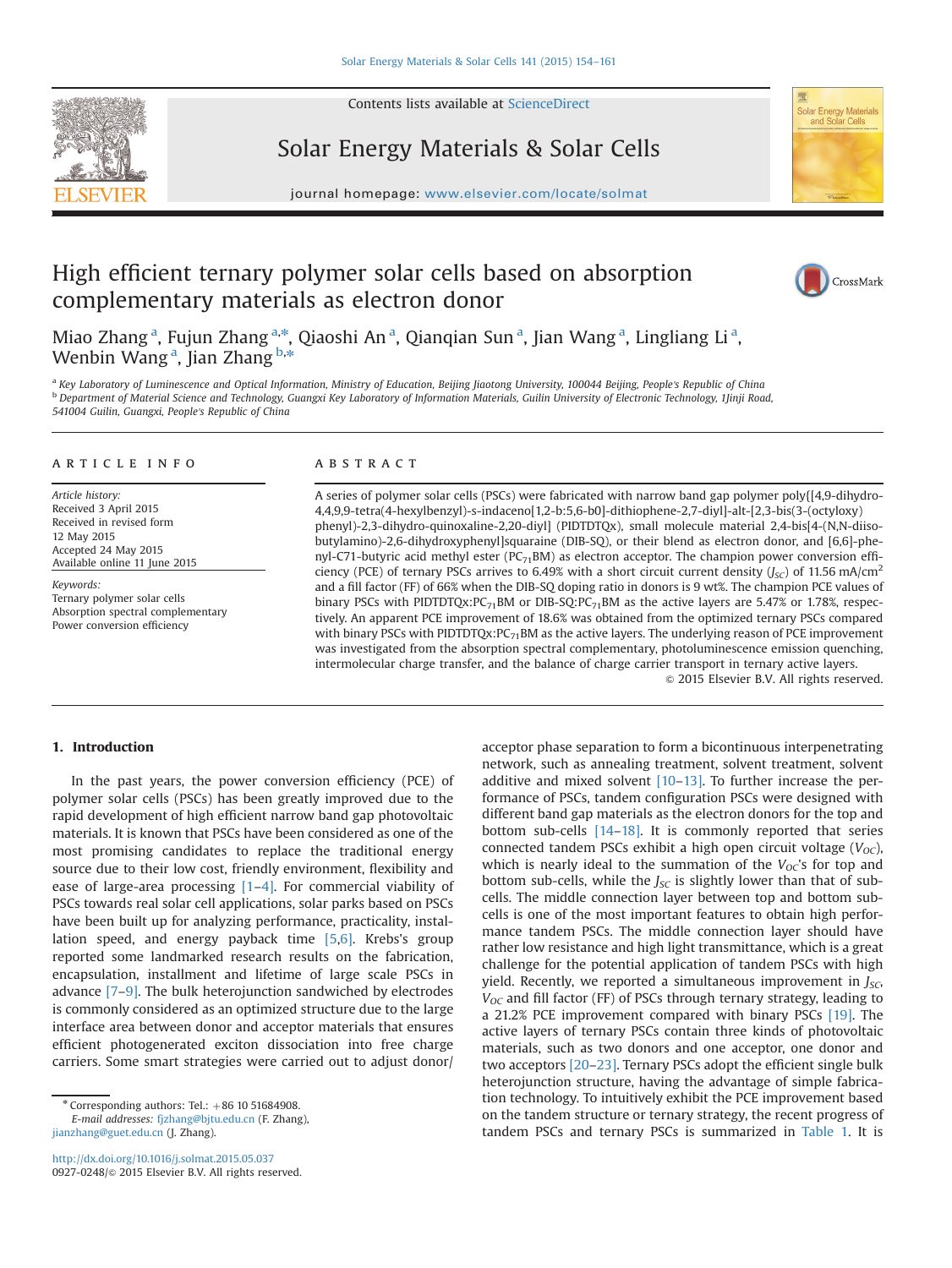| Table 1                                              |  |  |  |  |
|------------------------------------------------------|--|--|--|--|
| The recent progress of tandem PSCs and ternary PSCs. |  |  |  |  |

| Tandem         | <b>Bottom</b>                  |                | <b>Top</b>                         |                | Tandem PCE (%)  | $PCE^*$ (%) | Ref.   |
|----------------|--------------------------------|----------------|------------------------------------|----------------|-----------------|-------------|--------|
|                | <b>Materials</b>               | <b>PCE</b> (%) | Materials                          | <b>PCE</b> (%) |                 |             |        |
|                | $PTB7-Th:PC_{71}BM$            | 9.0            | $PTB7-Th:PC_{71}BM$                | 9.0            | 11.3            | 25.6        | $[24]$ |
|                | PDTP-DFBT:PC <sub>71</sub> BM  | 7.6            | PDTP-DFBT:PC71BM                   | 8.1            | 10.2            | 25.9        | [25]   |
|                | P3HT:IC <sub>60</sub> BA       | 5.7            | <b>PBDTT-DPP:PC<sub>71</sub>BM</b> | 6.5            | 8.6             | 32.3        | [26]   |
|                | $PIDT\text{-}phanO:PC_{61}BM$  | 5.0            | $PIDT$ -phanO: $PC_{71}BM$         | 6.5            | 7.8             | 20.0        | [27]   |
|                | $PCDTBT:PC_{71}BM$             | 5.8            | PDPP5T:PC61BM                      | 5.3            | 7.0             | 20.7        | [28]   |
|                | PCDTBT:PC <sub>71</sub> BM     | 6.25           | PDPP3T:P $C_{71}$ BM               | 5.10           | 6.88            | 10.0        | 18     |
|                | PBDTTT-C-T:PC <sub>61</sub> BM | 4.27           | P3HT:IC <sub>60</sub> BA           | 5.24           | 6.18            | 17.9        | $[29]$ |
| <b>Ternary</b> | <b>Binary Blends</b>           | <b>PCE</b> (%) | <b>Complementary materials</b>     |                | Ternary PCE (%) | $PCE^*$ (%) | Ref.   |
|                | PBDTTPD-HT:PC <sub>71</sub> BM | 6.85           | <b>BDT-3T CNCOO</b>                |                | 8.40            | 22.6        | $[30]$ |
|                | $PTB7:PC_{71}BM$               | 7.25           | PID <sub>2</sub>                   |                | 8.22            | 13.4        | [31]   |
|                | $DTffBT:PC_{61}BM$             | 6.26           | <b>DTPyT</b>                       |                | 7.02            | 12.1        | [32]   |
|                | <b>P3HT:ICBA</b>               | 4.68           | <b>OD:NCNT</b>                     |                | 6.11            | 30.6        | [33]   |
|                | P3HT:PC <sub>61</sub> BM       | 3.27           | DIB-SO                             |                | 4.51            | 37.9        | [34]   |
|                | $P3HT:PC_{71}BM$               | 3.90           | <b>TQTFA</b>                       |                | 4.50            | 15.4        | $[35]$ |
|                | $P3HT:PC_{71}BM$               | 3.35           | SMPV1                              |                | 4.06            | 21.2        | $[19]$ |
|                | P3HT:PC <sub>61</sub> BM       | 3.10           | THC8                               |                | 3.88            | 25.2        | $[36]$ |

PCE\* = PCE of tandem PSCs/the best PCE of sub-cells, or PCE of ternary PSCs/PCE of binary PSCs.

apparent that the percentage of PCE improvement by using tandem structure is similar to that of using ternary strategy. From device fabrication item, ternary strategy may provide a smart and effective method to improve the performance of PSCs based on a sandwiched structure. Up to now, most of the ternary PSCs are based on poly(3-hexylthiophene) (P3HT) as the major electron donor, which limits the optimized PCE of ternary PSCs. To further improve the PCE of ternary PSCs, the basic binary PSCs should exhibit a relatively high PCE based on narrow band gap material as electron donor.

In the past years, some highly efficient narrow band gap materials were successfully synthesized by using benzodithiophene (BDT), dithienosilole (DTS), or indacenodithiophene (IDT) donor units and benzothiadiazole (BT), thienopyrroledione (TPD), or thiazolothiazole (TTz) acceptor units [37,38]. Guo et al. successfully synthesized a novel band gap polymer poly{[4,9-dihydro-4,4,9,9-tetra(4-hexylbenzyl)-s-indaceno[1,2-b:5,6-b0]-dithio-

phene-2,7-diyl]-alt-[2,3-bis(3-(octyloxy)phenyl)-2,3-dihydro-quinoxaline-2,20-diyl] (PIDTDTQx) and obtained a high PCE of 7.11% with  $[6]$ -phenyl-C71-butyric acid methyl ester (PC<sub>71</sub>BM) as the electron acceptor for the optimized PIDTDTQx: $PC_{71}$ BM doping weight ratio as 1:4 [39]. The small molecule material 2,4-bis[4-(N, N-diisobutylamino)-2,6-dihydroxyphenyl] squaraine (DIB-SQ) has been demonstrated as an efficient photovoltaic donor material due to its high charge carrier mobility and intense absorption in the longer wavelength range [40,41]. According to the absorption spectral range of polymer PIDTDTQx and small molecule DIB-SQ, both are the promising electron donor materials for obtaining high performance ternary PSCs. A series of PSCs were fabricated with PIDTDTQx as the main electron donor and DIB-SQ as the complementary electron donor, the only difference is the DIB-SQ doping ratio in donors. The champion PCE of ternary PSCs arrives to 6.49% along with a  $V_{OC}$  of 0.85 V, a  $J_{SC}$  of 11.56 mA/cm<sup>2</sup> and a FF of 66% when the DIB-SQ doping ratio is 9 wt% in donors. An 18.6% PCE improvement was obtained compared with the optimized binary PSCs based on PIDTDTQx: $PC_{71}$ BM as the active layers. The PCE improvement should be attributed to the better trade-off photon harvesting in the whole spectral range and the optimized exciton dissociation and charge carrier transport in the ternary active layers with appropriate DIB-SQ doping ratio in donors.

#### 2. Experimental section

The indium tin oxide (ITO) substrates with a sheet resistance of 15  $\Omega$ /square were cleaned consecutively in the ultrasonic baths

containing acetone, detergent, de-ionized, and ethanol. The cleaned ITO-coated glass substrates were dried by high pure nitrogen gas and then treated by UV–ozone for 10 min to improve the work function of ITO glass substrates. Subsequently, poly-(3,4 ethylenedioxythiophene): poly-(styrenesulphonicacid) (PEDOT: PSS) (purchased from H.C. Starck co. Ltd.) solutions were spincoated on the ITO-coated glass substrates at 5000 rounds per minute (RPM) for 40 s and baked at 120 °C for 15 min in air condition. Small molecule DIB-SQ and fullerene derivative  $PC_{71}$ BM were purchased from Luminescence Technology Corp. and polymer PIDTDTQx was purchased from Organtec Materials Inc. The PIDTDTQx, DIB-SQ and  $PC_{71}$ BM were separately dissolved in 1,2dichlorobenzene (DCB) with the concentration of 10 mg/mL, 10 mg/mL and 40 mg/mL, respectively and solutions were heated and stirred in a high-purity nitrogen-filled glove box for 12 h. The blend solutions were prepared with the weight ratio of donor to acceptor as constant (1:4), the only difference is DIB-SQ doping ratio in donors from 0 wt% to 15 wt%. The prepared blend solutions with different DIB-SQ doping ratios were spin-coated on the PEDOT:PSS films at 2000 RPM for 40 s to fabricate the active layers in a high purity nitrogen-filled glove box. The prepared active layers were placed in covered Petri dishes for 5 min and then poly [(9,9-bis(3′-(N,N-dimethylamino) propyl)-2,7-fluorene)-alt-2,7- (9,9-dioctylfluorene)] (PFN) solution with a concentration of 0.2 mg/mL was spin coated on top of the active layers at 3000 RPM for 40 s. The combined cathode of Al (100 nm) was deposited with a shadow mask by thermal evaporation under  $10^{-4}$  Pa condition, and the thickness of each layer was monitored by a quartz crystal microbalance. The effective area of the device is 3.8 mm<sup>2</sup>, which is defined by the vertical overlap of ITO anode and Al cathode.

The absorption spectra of films were measured by a Shimadzu UV-3101PC spectrometer. The current–voltage (I–V) measurements of the devices were conducted using a Keithley 4200 source meter in air condition. AM 1.5G irradiation was provided by an ABET Sun 2000 solar simulator with light intensity of 100 mW/ cm<sup>2</sup>. The external quantum efficiency (EQE) spectra of the PSCs were measured by a Zolix Solar Cell Scan 100. The thickness of the active layers was about 90 nm, measured by a Ambios Technology XP-2 stylus Profiler. Photoluminescence (PL) spectra of films were measured by a Perkin Elmer LS-55 spectrophotometer. Timeresolved transient photoluminescence (TRTPL) spectra were obtained using a FluoroCube-01-NL and FluoroCub-NL from Jobin Yvon. The morphology of films was investigated by atomic force microscopy (AFM) using a multimode Nanoscope IIIa operated in tapping mode. The chemical structure of used materials PIDTDTQx,